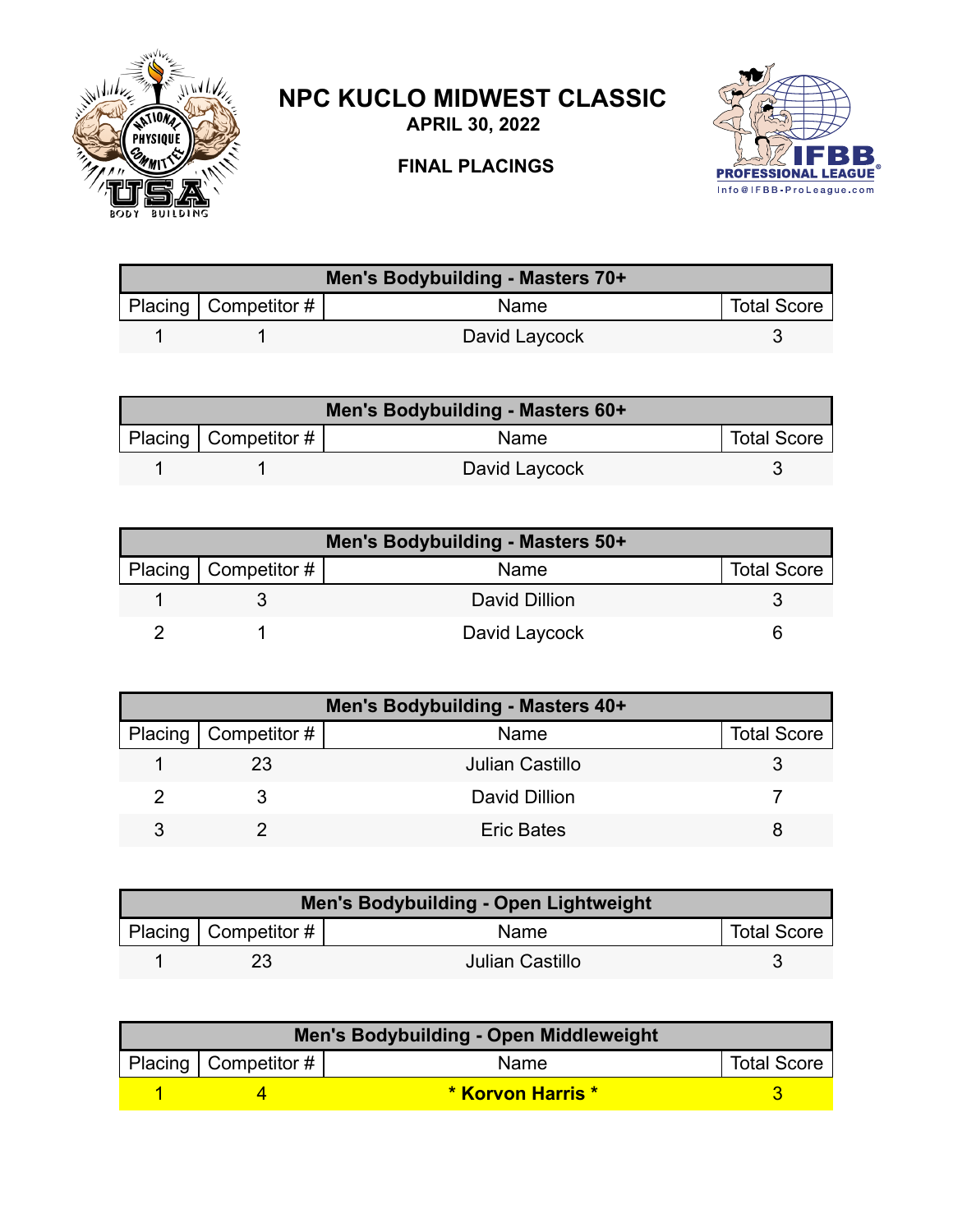| Men's Bodybuilding - Open Light Heavyweight |                        |               |                    |  |
|---------------------------------------------|------------------------|---------------|--------------------|--|
|                                             | Placing   Competitor # | <b>Name</b>   | <b>Total Score</b> |  |
|                                             |                        | David Dillion |                    |  |

| <b>Men's Bodybuilding - Open Super Heavyweight</b> |                        |                   |                    |  |
|----------------------------------------------------|------------------------|-------------------|--------------------|--|
|                                                    | Placing   Competitor # | Name              | <b>Total Score</b> |  |
|                                                    |                        | <b>Eric Bates</b> |                    |  |

| Men's Classic Physique - Masters 50+ |                          |               |                    |  |
|--------------------------------------|--------------------------|---------------|--------------------|--|
|                                      | Placing   Competitor $#$ | <b>Name</b>   | <b>Total Score</b> |  |
|                                      |                          | David Dillion |                    |  |

| Men's Classic Physique - Masters 45+ |                           |                  |                    |  |
|--------------------------------------|---------------------------|------------------|--------------------|--|
|                                      | Placing   Competitor $\#$ | Name             | <b>Total Score</b> |  |
|                                      |                           | D Sargent Hodges |                    |  |

| Men's Classic Physique - Masters 40+ |                           |                  |                    |  |
|--------------------------------------|---------------------------|------------------|--------------------|--|
|                                      | Placing   Competitor $\#$ | Name             | <b>Total Score</b> |  |
|                                      |                           | D Sargent Hodges |                    |  |

| <b>Men's Classic Physique - True Novice</b> |                        |                     |                    |  |
|---------------------------------------------|------------------------|---------------------|--------------------|--|
|                                             | Placing   Competitor # | Name                | <b>Total Score</b> |  |
|                                             |                        | Cody Bennett        |                    |  |
|                                             |                        | <b>Brett Bender</b> |                    |  |

| <b>Men's Classic Physique - Novice</b> |                        |                      |                    |
|----------------------------------------|------------------------|----------------------|--------------------|
|                                        | Placing   Competitor # | Name                 | <b>Total Score</b> |
|                                        |                        | Cody Bennett         |                    |
|                                        |                        | <b>Brett Bender</b>  |                    |
|                                        |                        | <b>Korvon Harris</b> |                    |

| Men's Classic Physique - Open Class A |                        |                      |                    |  |
|---------------------------------------|------------------------|----------------------|--------------------|--|
|                                       | Placing   Competitor # | Name                 | <b>Total Score</b> |  |
|                                       |                        | <b>Korvon Harris</b> |                    |  |
|                                       |                        | <b>Ryan Thomas</b>   |                    |  |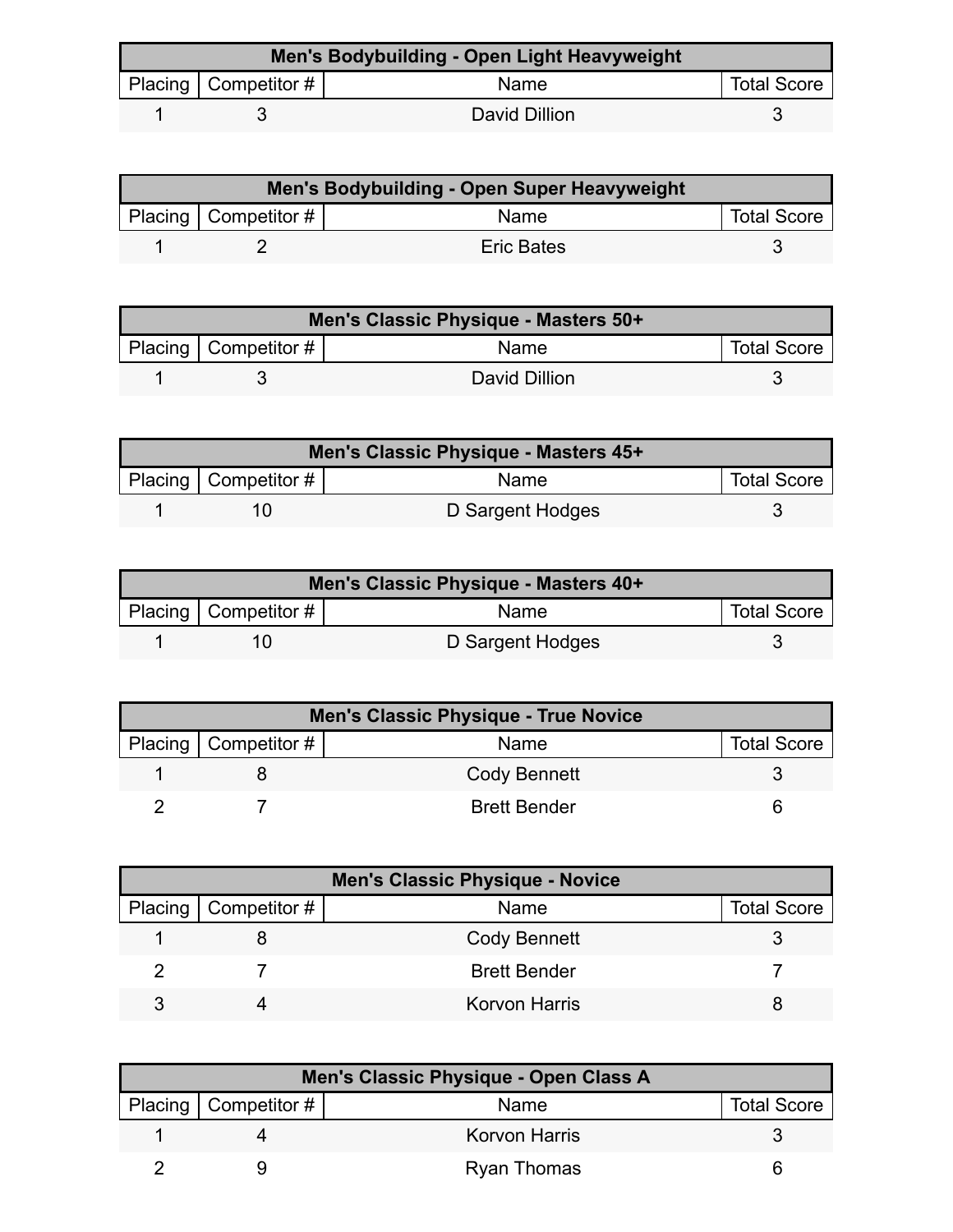| Men's Classic Physique - Open Class B |                          |                  |                    |  |
|---------------------------------------|--------------------------|------------------|--------------------|--|
|                                       | Placing   Competitor $#$ | Name             | <b>Total Score</b> |  |
|                                       |                          | * Drew Schafer * |                    |  |
|                                       |                          | Cody Bennett     |                    |  |

| Men's Classic Physique - Open Class C |                        |                     |                    |  |
|---------------------------------------|------------------------|---------------------|--------------------|--|
|                                       | Placing   Competitor # | Name                | <b>Total Score</b> |  |
|                                       |                        | <b>Brett Bender</b> |                    |  |
|                                       |                        | D Sargent Hodges    |                    |  |

| <b>Women's Wellness - Novice</b> |                        |                    |                    |
|----------------------------------|------------------------|--------------------|--------------------|
|                                  | Placing   Competitor # | <b>Name</b>        | <b>Total Score</b> |
|                                  |                        | <b>Janie Story</b> |                    |

| Women's Wellness - Open Class A |                          |                    |                    |  |
|---------------------------------|--------------------------|--------------------|--------------------|--|
|                                 | Placing   Competitor $#$ | Name               | <b>Total Score</b> |  |
|                                 |                          | <b>Janie Story</b> |                    |  |

| <b>Women's Wellness - Open Class B</b> |                        |                   |                    |
|----------------------------------------|------------------------|-------------------|--------------------|
|                                        | Placing   Competitor # | Name              | <b>Total Score</b> |
|                                        |                        | * Lauren Harden * |                    |
|                                        |                        | Jessica Moroz     |                    |

| Women's Figure - Masters 45+ |                          |             |                    |  |
|------------------------------|--------------------------|-------------|--------------------|--|
|                              | Placing   Competitor $#$ | <b>Name</b> | <b>Total Score</b> |  |
|                              |                          | Aj Palucki  |                    |  |

| Women's Figure - Masters 35+ |                     |                    |  |  |
|------------------------------|---------------------|--------------------|--|--|
| Placing   Competitor $#$     | Name                | <b>Total Score</b> |  |  |
| 19                           | <b>Beth Stearns</b> |                    |  |  |
|                              | Aj Palucki          |                    |  |  |

| Women's Figure - Open Class A |                        |                  |                    |  |
|-------------------------------|------------------------|------------------|--------------------|--|
|                               | Placing   Competitor # | Name             | <b>Total Score</b> |  |
|                               |                        | * Adriana Ball * |                    |  |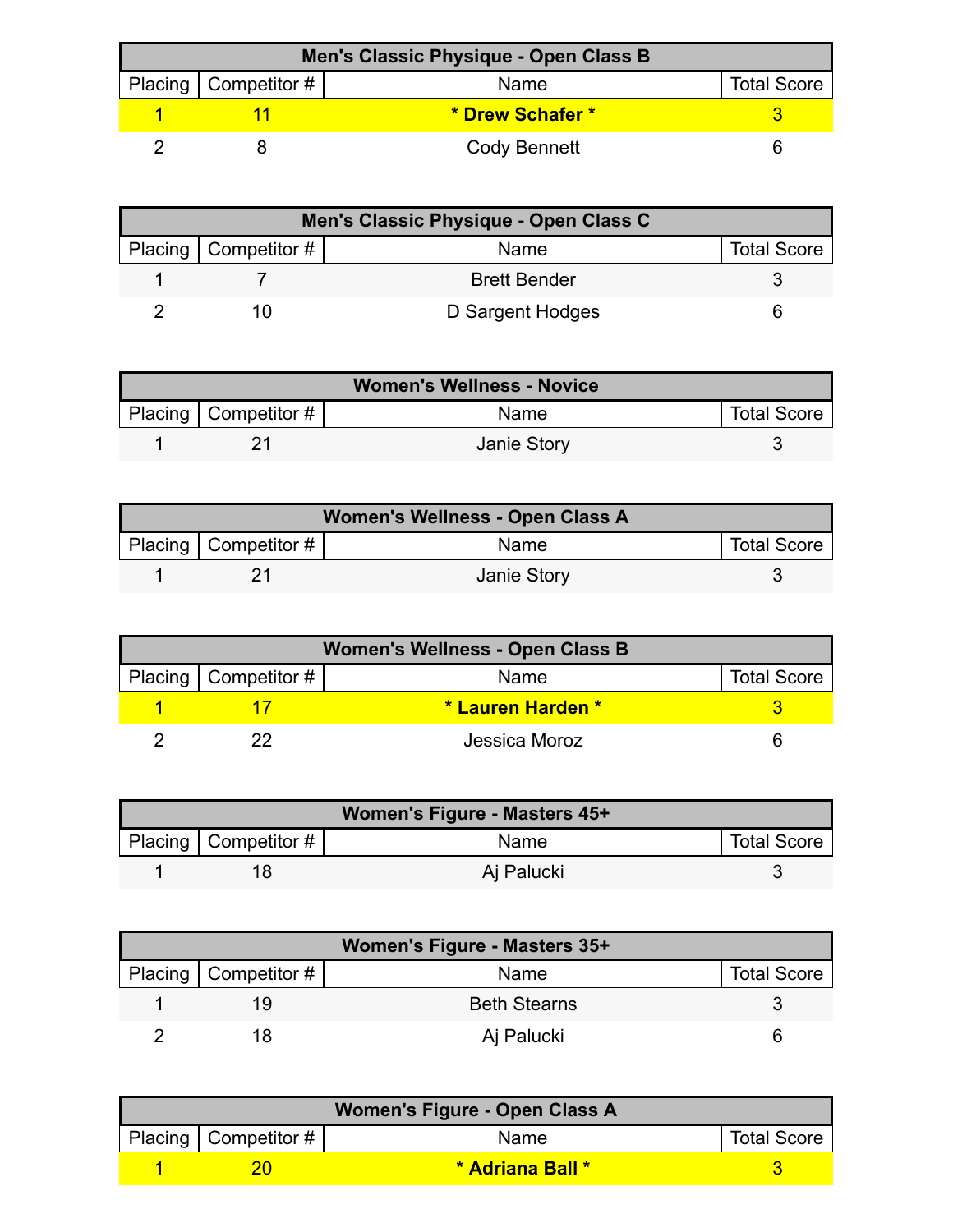| Women's Figure - Open Class B |                        |                     |                    |  |
|-------------------------------|------------------------|---------------------|--------------------|--|
|                               | Placing   Competitor # | <b>Name</b>         | <b>Total Score</b> |  |
|                               | 19                     | <b>Beth Stearns</b> |                    |  |
|                               |                        | Aj Palucki          |                    |  |

| Men's Physique - Masters 50+ |               |                    |  |  |
|------------------------------|---------------|--------------------|--|--|
| Placing   Competitor #       | Name          | <b>Total Score</b> |  |  |
| 24                           | David Barney  |                    |  |  |
|                              | David Laycock |                    |  |  |

| Men's Physique - Masters 45+ |                           |                  |                    |  |
|------------------------------|---------------------------|------------------|--------------------|--|
|                              | Placing   Competitor $\#$ | Name             | <b>Total Score</b> |  |
|                              |                           | D Sargent Hodges |                    |  |

| Men's Physique - Masters 40+ |                  |                    |  |  |
|------------------------------|------------------|--------------------|--|--|
| Placing   Competitor #       | Name             | <b>Total Score</b> |  |  |
|                              | Asher Hoodin     |                    |  |  |
|                              | D Sargent Hodges |                    |  |  |

| Men's Physique - Masters 35+ |                        |              |                    |  |
|------------------------------|------------------------|--------------|--------------------|--|
|                              | Placing   Competitor # | Name         | <b>Total Score</b> |  |
|                              |                        | Asher Hoodin |                    |  |

| <b>Men's Physique - Novice A</b> |                           |                             |                    |  |
|----------------------------------|---------------------------|-----------------------------|--------------------|--|
|                                  | Placing   Competitor $\#$ | <b>Name</b>                 | <b>Total Score</b> |  |
|                                  |                           | <b>Samuel Rivera Santos</b> |                    |  |

| Men's Physique - Open Class A |                        |                  |                    |  |
|-------------------------------|------------------------|------------------|--------------------|--|
|                               | Placing   Competitor # | <b>Name</b>      | <b>Total Score</b> |  |
|                               |                        | * Asher Hoodin * |                    |  |

| Men's Physique - Open Class B |                        |                             |                    |  |
|-------------------------------|------------------------|-----------------------------|--------------------|--|
|                               | Placing   Competitor # | <b>Name</b>                 | <b>Total Score</b> |  |
|                               |                        | <b>Samuel Rivera Santos</b> |                    |  |